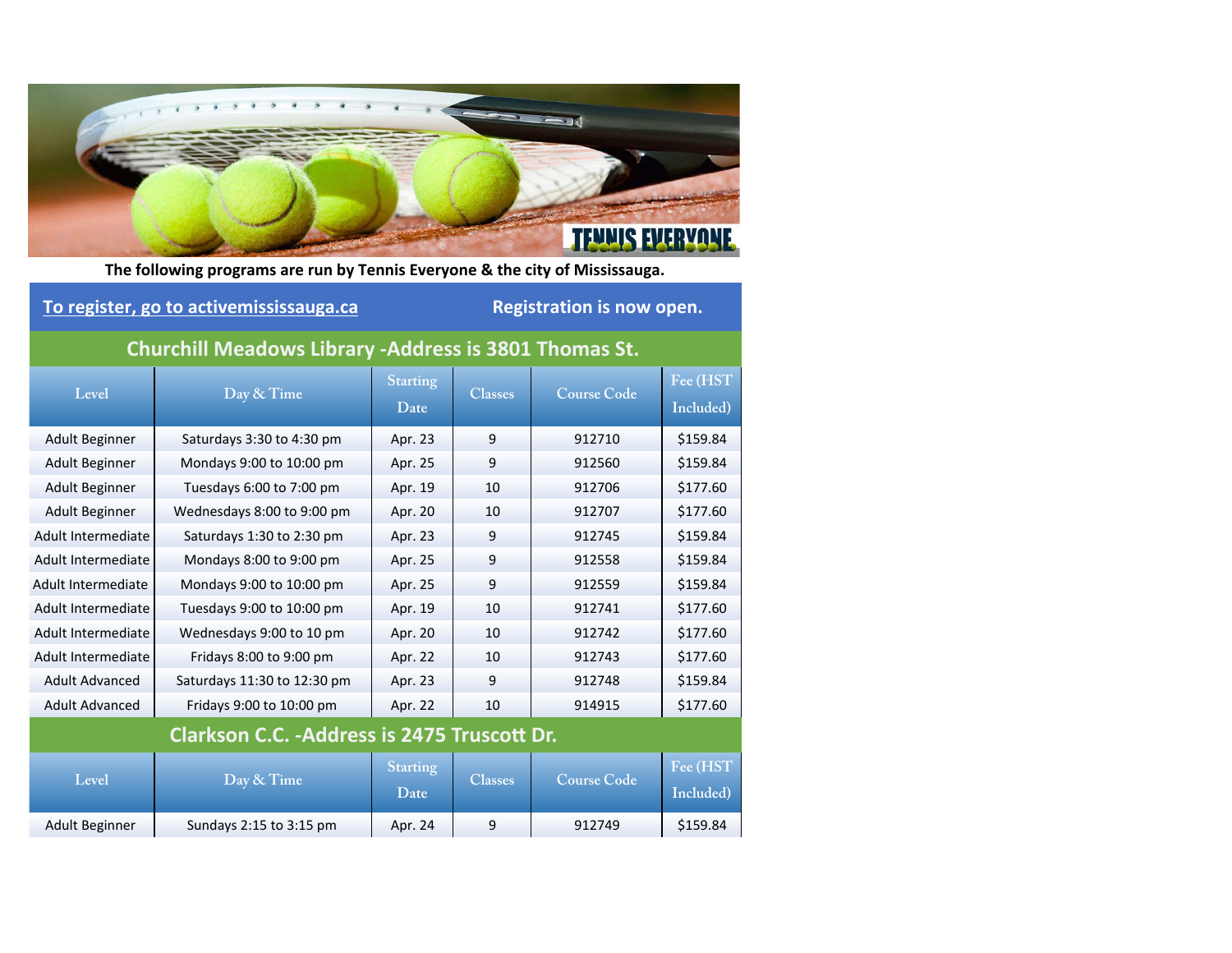| Courtney Park - Adress is 730 Courtney Park Dr. (In St. Marchellina's H.S.) |                             |                         |                |                    |                       |  |
|-----------------------------------------------------------------------------|-----------------------------|-------------------------|----------------|--------------------|-----------------------|--|
| Level                                                                       | Day & Time                  | <b>Starting</b><br>Date | <b>Classes</b> | <b>Course Code</b> | Fee (HST<br>Included) |  |
| <b>Adult Beginner</b>                                                       | Sundays 3:00 to 4:00 pm     | Apr. 24                 | 8              | 911393             | \$142.08              |  |
| <b>Adult Beginner</b>                                                       | Tuesdays 9:00 to 10:00 pm   | Apr. 19                 | 10             | 911391             | \$177.60              |  |
| Adult Intermediate                                                          | Saturdays 12:00 to 1:00 pm  | Apr. 23                 | 8              | 911400             | \$142.08              |  |
| Adult Intermediate                                                          | Sundays 4:00 to 5:00 pm     | Apr. 24                 | 8              | 911403             | \$142.08              |  |
| Adult Intermediate                                                          | Mondays 9:00 to 10:00 pm    | Apr. 18                 | 9              | 911404             | \$159.84              |  |
| Adult Intermediate                                                          | Tuesdays 8:00 to 9:00 pm    | Apr. 18                 | 10             | 911398             | \$177.60              |  |
| <b>Adult Advanced</b>                                                       | Tuesdays 9:00 to 10:00 pm   | Apr. 18                 | 10             | 914936             | \$177.60              |  |
| Erin Meadows C.C. - Address is 3801 Erin Centre Blvd.                       |                             |                         |                |                    |                       |  |
| Level                                                                       | Day & Time                  | <b>Starting</b><br>Date | <b>Classes</b> | <b>Course Code</b> | Fee (HST<br>Included) |  |
| <b>Adult Beginner</b>                                                       | Saturdays 10:30 to 11:30 am | Apr. 23                 | 9              | 911382             | \$159.84              |  |
| <b>Adult Beginner</b>                                                       | Tuesdays 9:00 to 10:00 pm   | Apr. 19                 | 10             | 911383             | \$177.60              |  |
| Adult Intermediate                                                          | Saturdays 10:30 to 11:30 am | Apr. 23                 | 9              | 911399             | \$159.84              |  |
| Adult Intermediate                                                          | Tuesdays 8:00 to 9:00 pm    | Apr. 19                 | 10             | 912780             | \$177.60              |  |
| <b>Adult Advanced</b>                                                       | Saturdays 11:30 to 12:30 pm | Apr. 23                 | 9              | 911378             | \$159.84              |  |
| <b>Adult Advanced</b>                                                       | Tuesdays 9:00 to 10:00 pm   | Apr. 19                 | 10             | 912782             | \$177.60              |  |
| Huron Park C.C. - Address is 831 Paisley Rd. West                           |                             |                         |                |                    |                       |  |
| Level                                                                       | Day & Time                  | Starting<br>Date        | <b>Classes</b> | <b>Course Code</b> | Fee (HST<br>Included) |  |
| <b>Adult Beginner</b>                                                       | Sundays 11:00 to 12:00 pm   | Apr. 24                 | 9              | 911392             | \$159.84              |  |
| Mississauga Valleys Gymnasium - 1275 Mississauga Valley Blvd.               |                             |                         |                |                    |                       |  |
| Level                                                                       | Day & Time                  | <b>Starting</b><br>Date | <b>Classes</b> | <b>Course Code</b> | Fee (HST<br>Included) |  |
| <b>Adult Beginner</b>                                                       | Wednesdays 8:00 to 9:00 pm  | Apr. 20                 | 10             | 912527             | \$177.60              |  |
| River Grove C.C. - Address is 5800 River Grove Ave.                         |                             |                         |                |                    |                       |  |